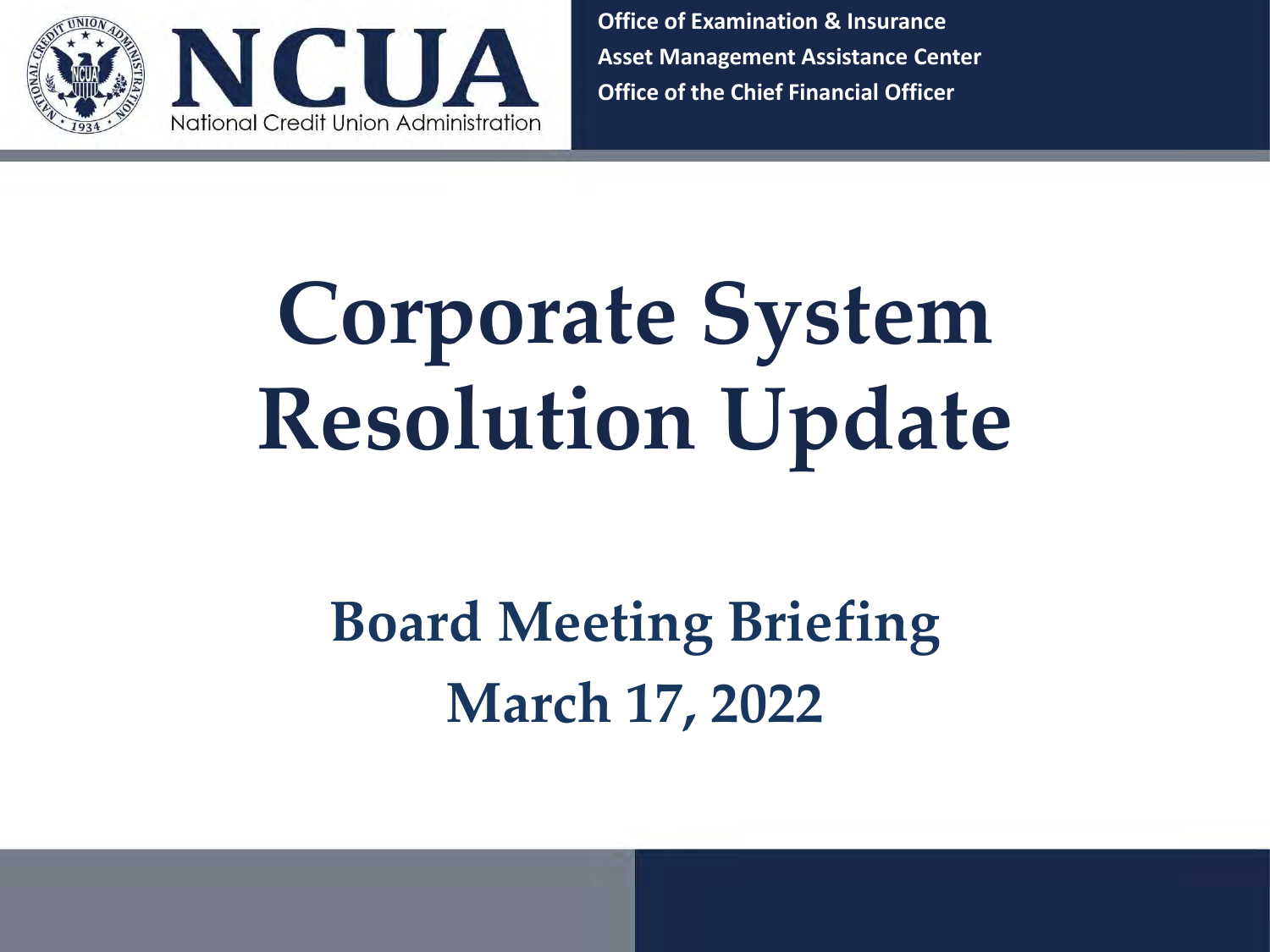### **Corporate System Resolution Background**

- **Corporate System Resolution Program Goals** 
	- Stabilization: Liquidity Support Programs
	- – Resolution: NCUA Guaranteed Notes (NGN), Bridges, and Asset Management Estates (AME)
	- Reform: New Corporate Rules
- **Remaining Resolution Components** 
	- Liquidation of Securities
	- Litigation
	- Corporate AME Distributions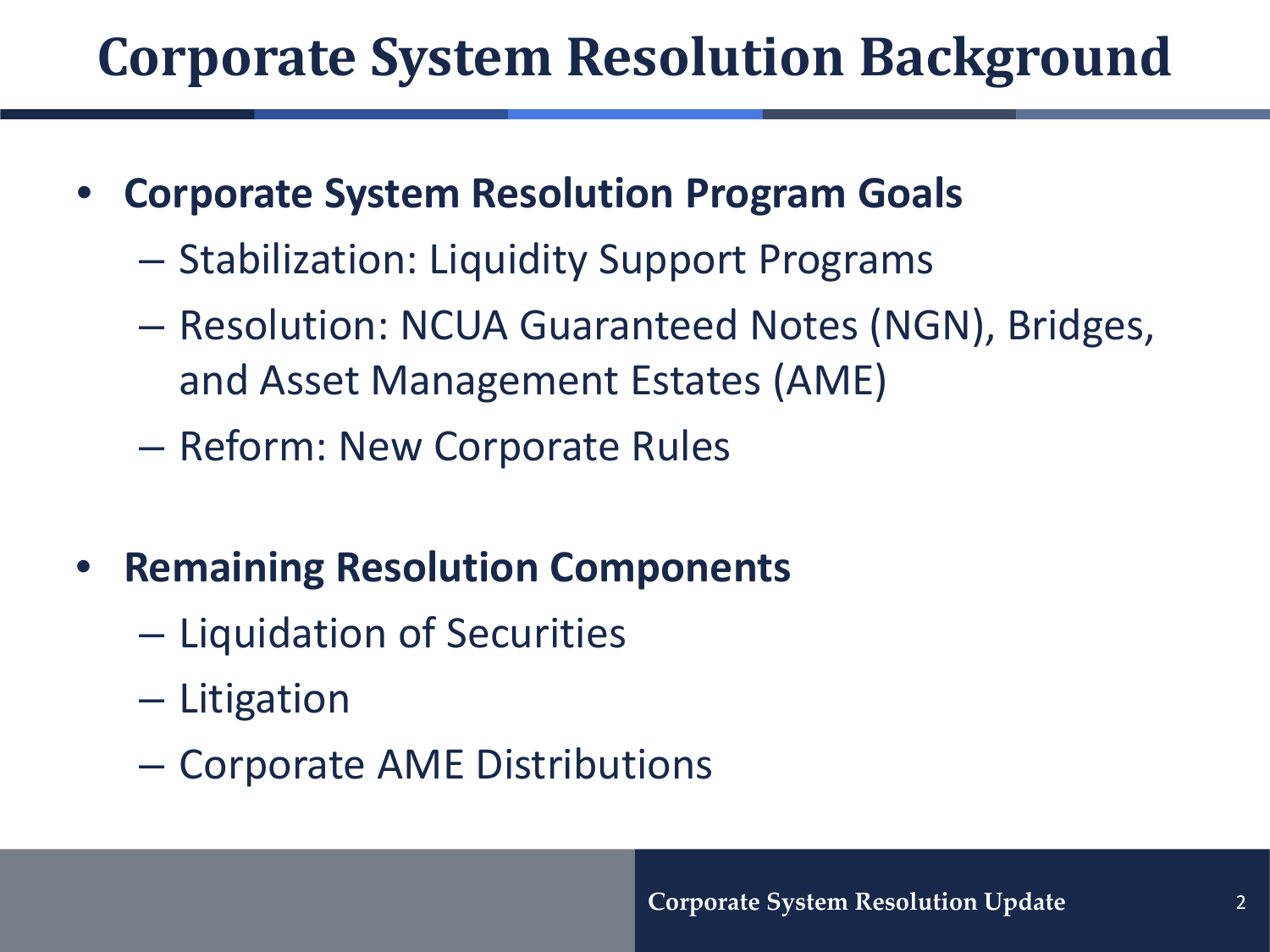### **Legacy Asset and NGN Performance**

| <b>Description</b>                                  | December 2011 <sup>1</sup><br>(in Billions) | December 2021<br>(in Billions) |
|-----------------------------------------------------|---------------------------------------------|--------------------------------|
| Legacy Asset Unpaid Principal Balance               | \$34.3                                      | \$2.0                          |
| <b>Total Legacy Asset Net Realizable Value</b>      | \$24.5                                      | \$0.9                          |
| <b>Total Legacy Asset Market Value</b>              | \$19.3                                      | \$0.9                          |
| <b>NGN Investor Outstanding Balance</b>             | \$24.7                                      | \$0.0                          |
| Realized Legacy Asset Losses <sup>2</sup>           | \$3.6                                       | \$9.7                          |
| Projected Lifetime Legacy Asset Losses <sup>2</sup> | $$13.2$$ to $$16.4$$                        | \$9.7                          |

- 1. Point in time after which all NGNs had been issued.
- 2. Includes losses of approximately \$1 billion on non-securitized assets held by the failed corporate credit unions.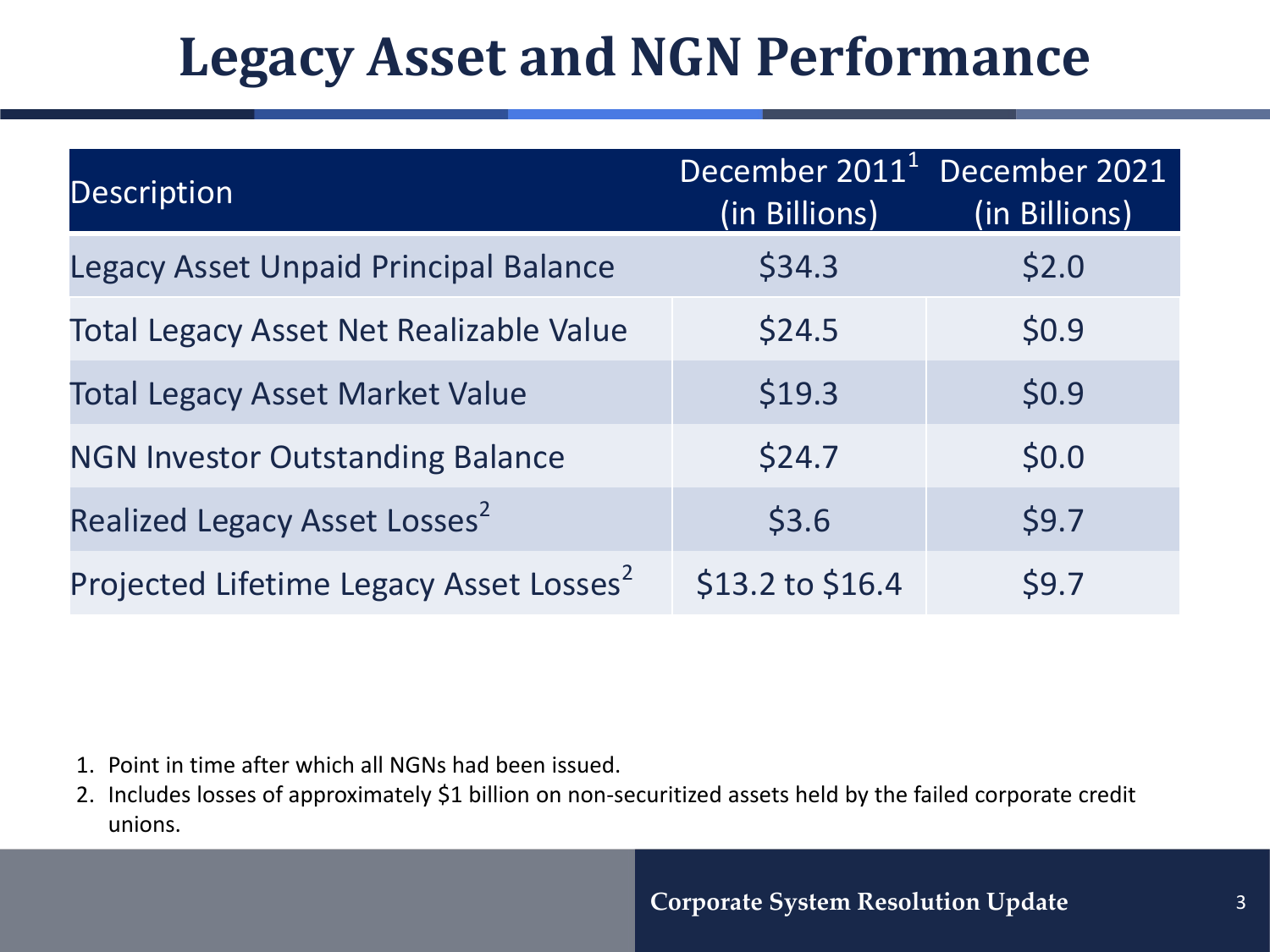### **Corporate System Resolution Costs1**

| Description                                                                       | December 2021<br>(in Billions) |
|-----------------------------------------------------------------------------------|--------------------------------|
| <b>Projected Lifetime Legacy Asset Losses</b>                                     | \$9.7                          |
| Guaranty Fees and Excess Interest <sup>2</sup>                                    | \$1.0                          |
| Legal Recovery Proceeds (Net) <sup>3</sup>                                        | \$3.8                          |
| <b>Total Projected Resolution Costs (Net)</b>                                     | \$4.9                          |
| Net Projected Loss to Federally Insured Credit Unions                             | \$2.0                          |
| Net Projected Loss to \$5.6 Billion in Depleted Corporate<br>Capital <sup>4</sup> | \$2.9                          |

- 1. Point in time estimates based on best available information under base scenario.
- 2. Losses are partially offset by guaranty fees on the NGNs and excess interest collected from the legacy assets due to over-collateralization.
- 3. Does not include potential future legal recoveries.
- 4. Includes both depleted corporate capital and loss of retained earnings.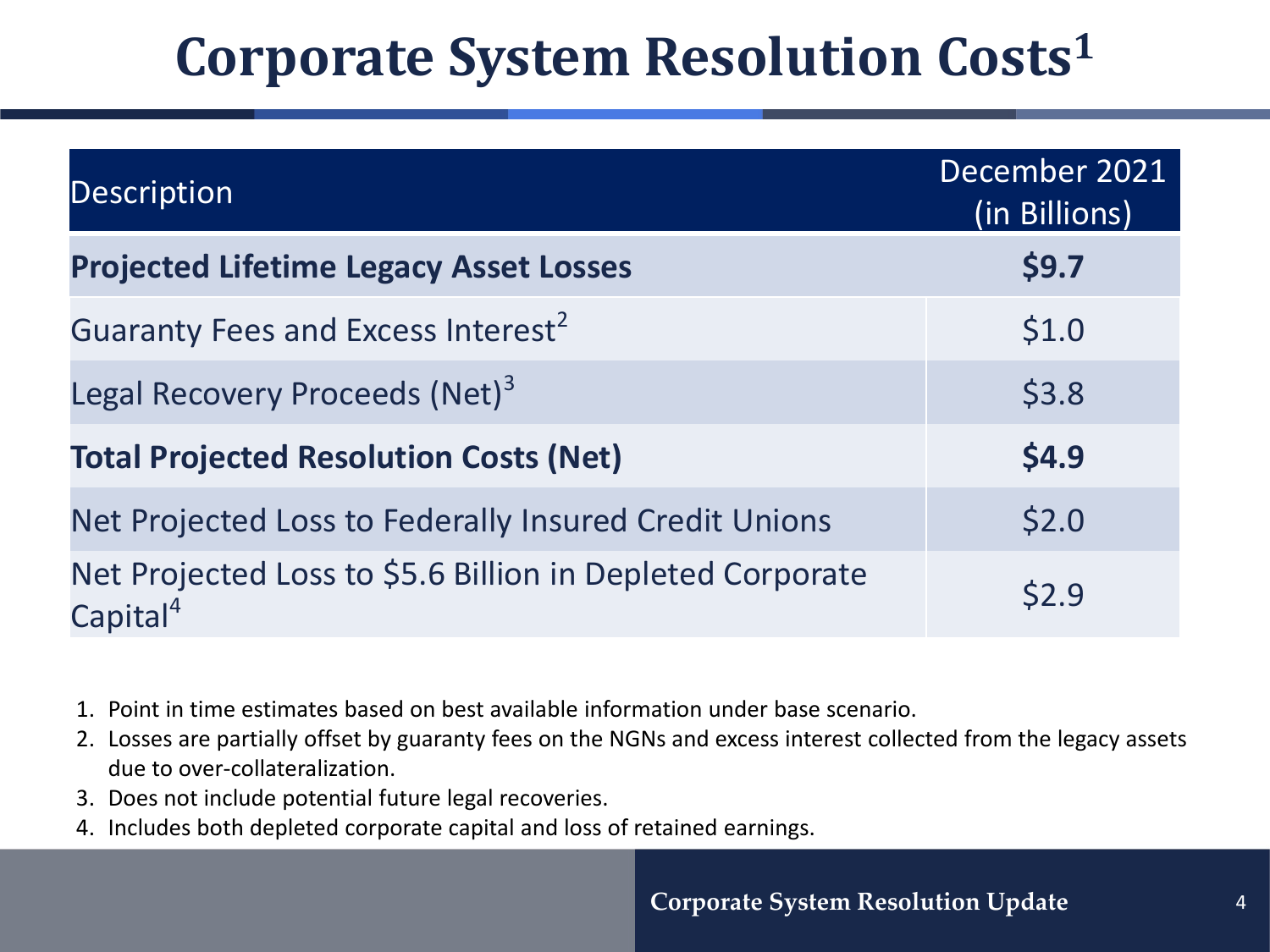## **Legal Recoveries**

#### $\triangleright$  Net recoveries to date have exceeded \$3.8 billion.

| <b>Settlement Party (amounts in millions)</b> | <b>Gross Recovery</b> | <b>Total Fees/Expenses</b> | <b>Net Recovery</b> |
|-----------------------------------------------|-----------------------|----------------------------|---------------------|
| Citigroup                                     | 20.5                  | $-5.2$                     | 15.3                |
| Deutsche Bank                                 | 145.0                 | $-36.8$                    | 108.2               |
| <b>HSBC</b>                                   | 5.3                   | $-1.5$                     | 3.8                 |
| Bank of America/Merrill Lynch/Countrywide     | 165.0                 | $-42.3$                    | 122.7               |
| <b>Residential Capital</b>                    | 9.1                   | $-2.3$                     | 6.8                 |
| JP Morgan/Bear Stearns                        | 1,417.5               | $-343.5$                   | 1,074.0             |
| <b>RBS</b>                                    | 139.1                 | $-36.9$                    | 102.2               |
| Wachovia                                      | 53.0                  | $-15.1$                    | 37.9                |
| <b>Barclays</b>                               | 325.0                 | $-92.8$                    | 232.2               |
| Morgan Stanley                                | 225.0                 | $-57.4$                    | 167.6               |
| <b>Goldman Sachs</b>                          | 575.0                 | $-160.7$                   | 414.3               |
| Credit Suisse                                 | 60.1                  | $-12.9$                    | 47.2                |
| <b>UBS</b>                                    | 79.3                  | $-18.0$                    | 61.4                |
| <b>RBS</b>                                    | 1,100.0               | $-280.8$                   | 819.2               |
| Nomura                                        | 3.1                   | $-1.0$                     | 2.1                 |
| <b>UBS</b>                                    | 445.0                 | $-111.9$                   | 333.1               |
| Credit Suisse                                 | 400.0                 | $-100.4$                   | 299.6               |
| <b>Total</b>                                  | 5,167.0               | $-1,319.6$                 | 3,847.4             |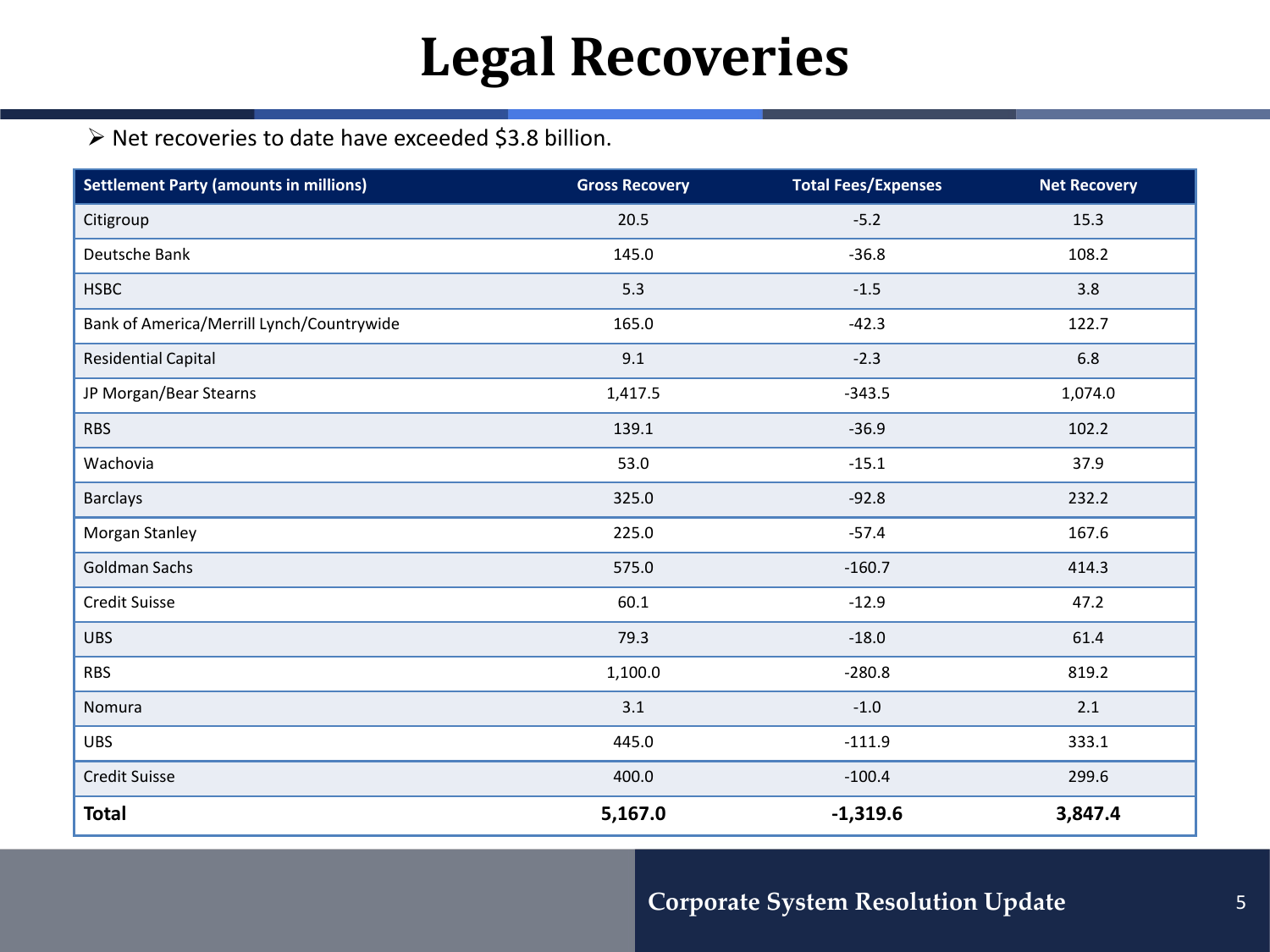### **Remaining Resolution Components**

- **Remaining Resolution Components** 
	- Liquidation of Securities
	- Litigation
	- Corporate AME Distributions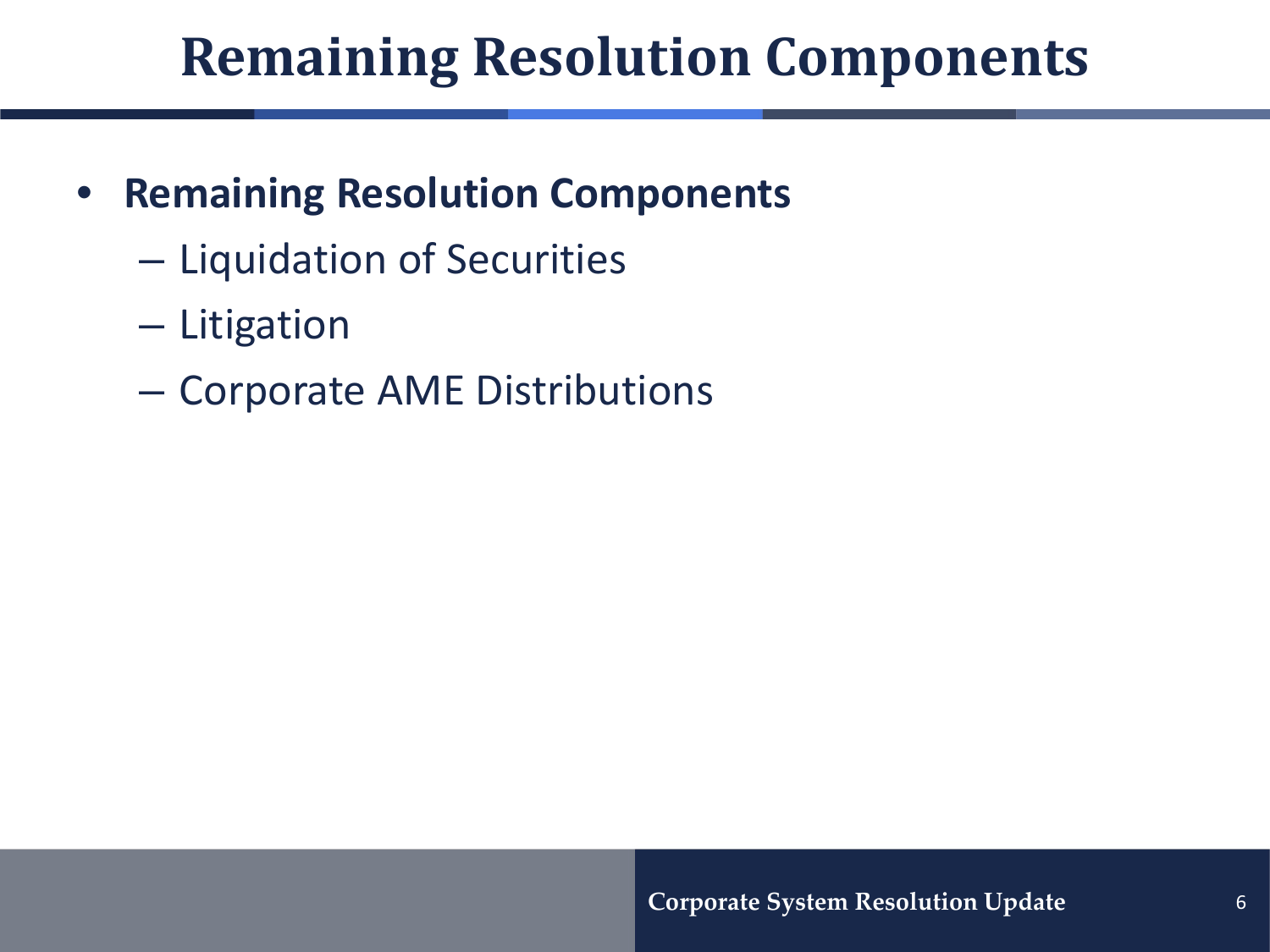### **Liquidate Remaining Securities**

### • **Objectives**

- – Perform orderly liquidation and strive to achieve best value for asset management estates and Share Insurance Fund given current market conditions
- – Sell securities not subject to legal holds, utilizing bids wanted in competition, and other processes
- – Allow securities with short expected remaining lives to mature naturally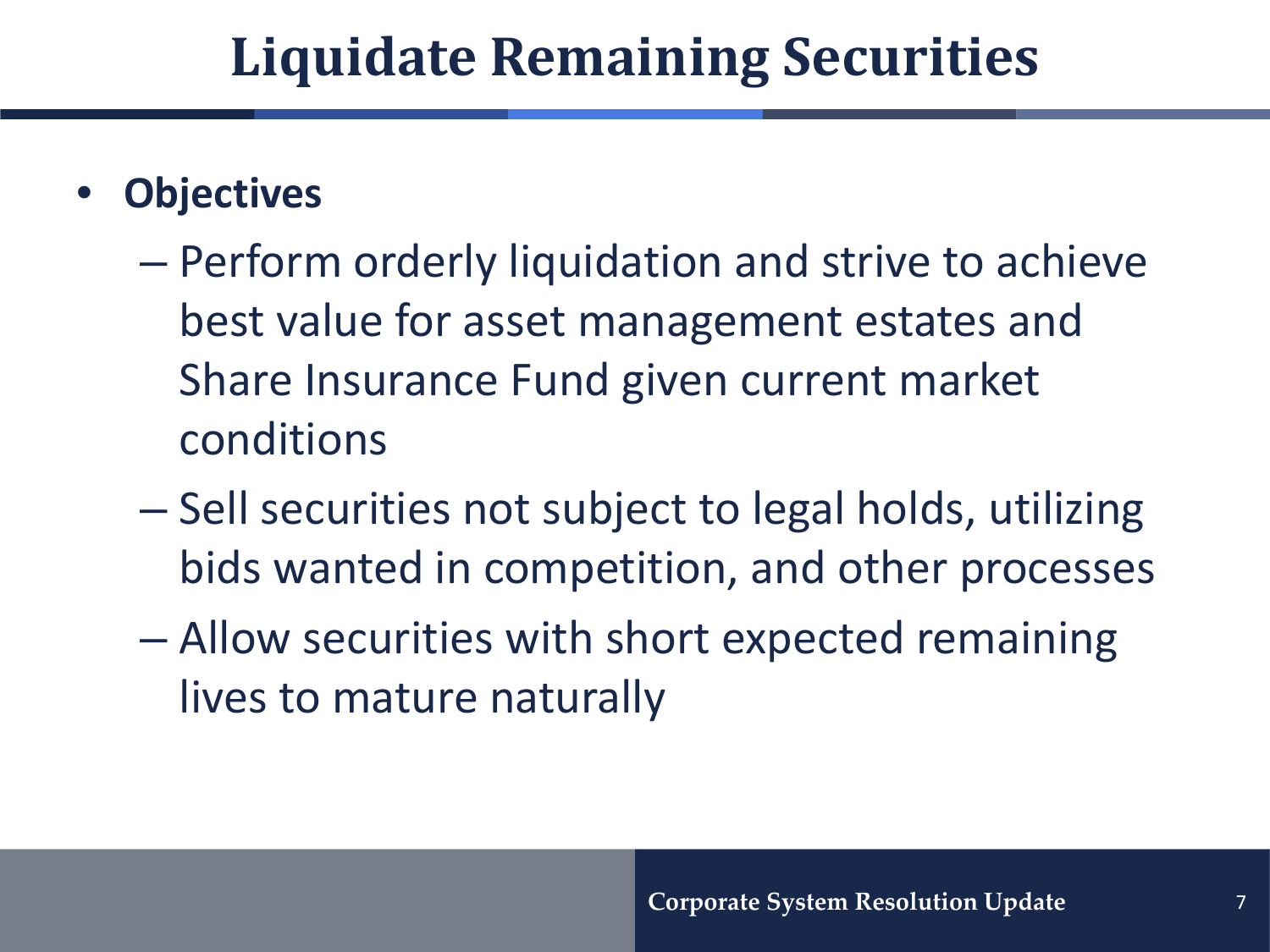### **Legacy Asset Sales1,2**

- • Bid wanted in competition sales process with thirty-five broker/dealers
- • Demonstrates broad market participation for good execution and best value received

| <b>Estate</b>         | <b>Number Sold</b> | <b>Face Value</b><br>(in Millions) | <b>Book Value</b><br>(in Millions) | <b>Proceeds</b><br>(in Millions) |
|-----------------------|--------------------|------------------------------------|------------------------------------|----------------------------------|
| <b>US Central</b>     | 279                | \$3,169                            | \$2,481                            | \$2,641                          |
| WesCorp               | 319                | \$1,853                            | \$1,531                            | \$1,652                          |
| <b>Members United</b> | 144                | \$556                              | \$450                              | \$478                            |
| Southwest             | 244                | \$568                              | \$436                              | \$462                            |
| Constitution          | 69                 | \$96                               | \$91                               | \$93                             |
| <b>Total</b>          | 1,055              | \$6,242                            | 4,989)                             | \$5,326                          |

- 1. Numbers may not add due to rounding.
- 2. Results through December 2021.

 exceeded book value by \$337 million To date, sales proceeds have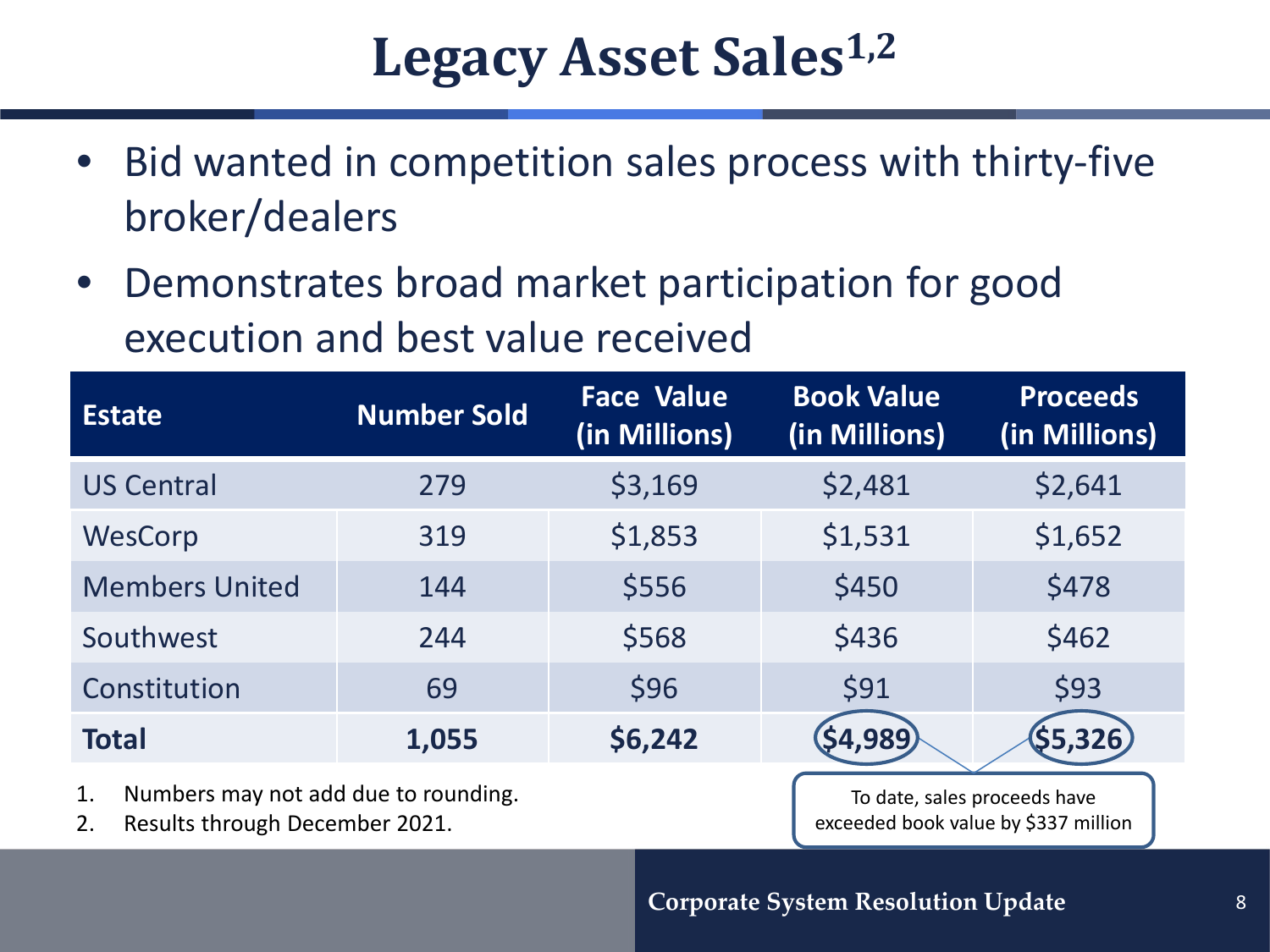### **Remaining Legacy Assets**<sup>1,2,3</sup>

- 182 legacy assets with estimated market value of \$873M
- 36% of remaining assets by market value are on legal hold

|                      | <b>Available for Sale</b> |                      | <b>Legal Holds</b>     |                      |               | <b>Total</b>    |                      |               |                        |
|----------------------|---------------------------|----------------------|------------------------|----------------------|---------------|-----------------|----------------------|---------------|------------------------|
| <b>Estate</b>        | <b>Bond</b><br>Count      | <b>Face</b><br>Value | <b>Market</b><br>Value | <b>Bond</b><br>Count | Face<br>Value | Market<br>Value | <b>Bond</b><br>Count | Face<br>Value | <b>Market</b><br>Value |
| <b>US Central</b>    | 44                        | \$662                | \$351                  | 24                   | \$357         | \$180           | 68                   | \$1,019       | \$531                  |
| WesCorp              | 31                        | \$628                | \$129                  | 23                   | \$127         | \$102           | 54                   | \$755         | \$231                  |
| <b>Member United</b> | 16                        | \$63                 | \$35                   | 3                    | \$5           | \$2             | 19                   | \$68          | \$37                   |
| Southwest            | 27                        | \$94                 | \$38                   | 3                    | \$17          | \$14            | 30                   | \$111         | \$52                   |
| Constitution         | 9                         | \$19                 | \$10                   | $\overline{2}$       | \$12          | \$12            | 11                   | \$31          | \$22                   |
| <b>Total</b>         | 127                       | \$1,466              | \$563                  | 55                   | \$518         | \$310           | 182                  | \$1,984       | \$873                  |

- 1. Numbers may not add due to rounding. Dollar values shown in millions.
- 2. Updated with activity through March 9, 2022.
- 3. There are 260 legacy assets with zero face value not included here.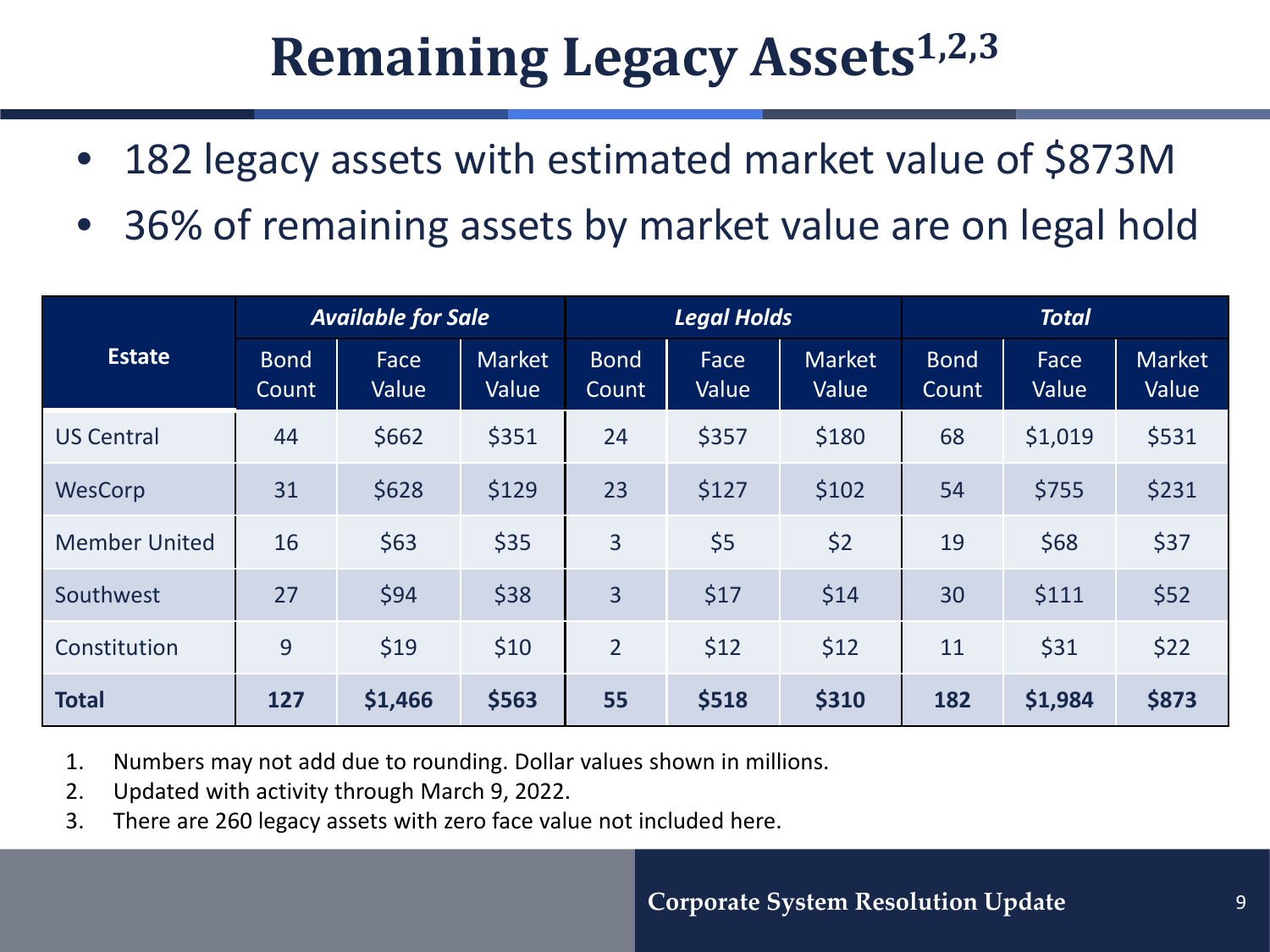### **Asset Management Estates – Payout Priorities1**



1. NCUA regulations § 709.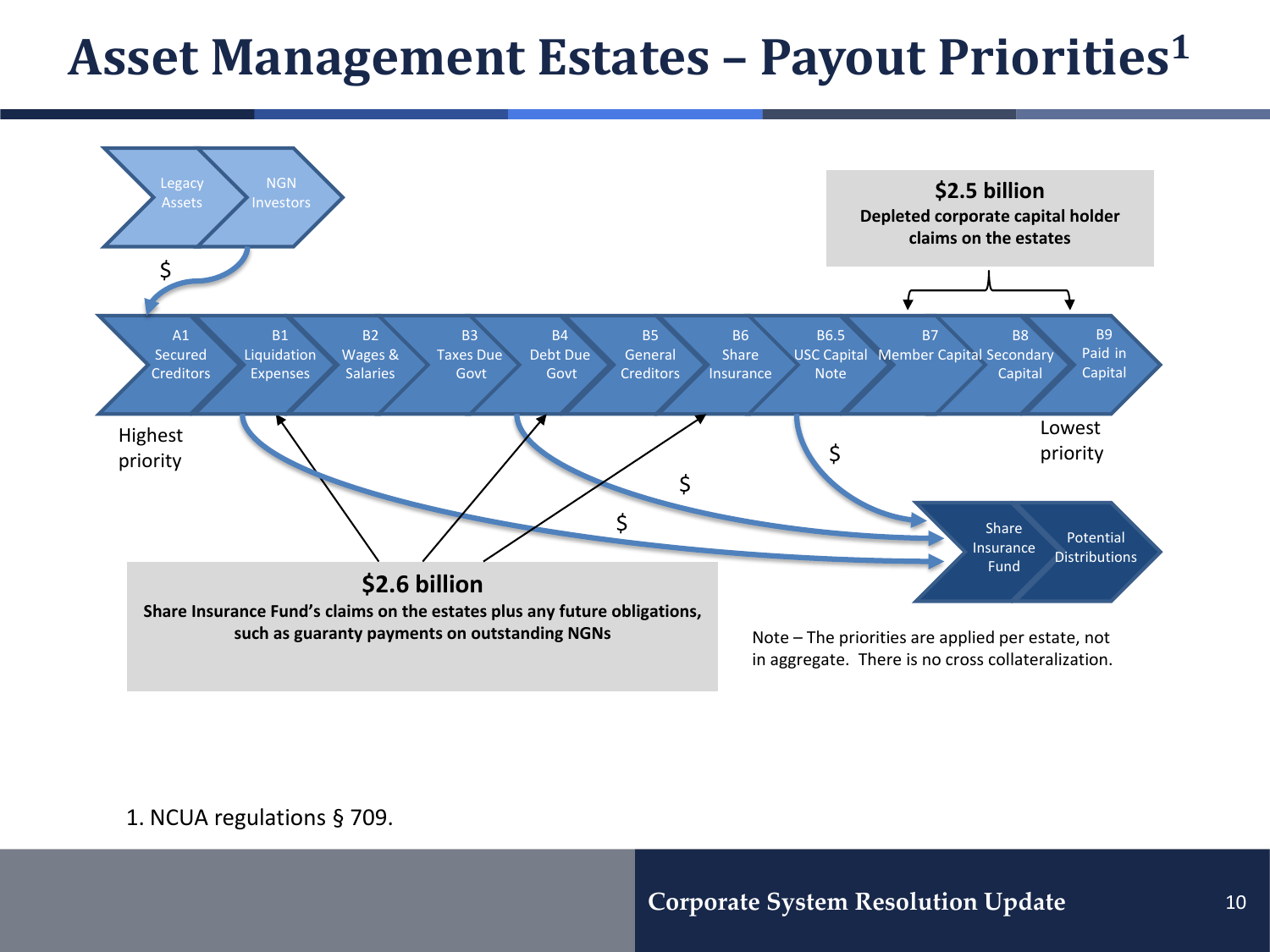### **Corporate Distributions**

- **AME Payout Priorities per NCUA Rules and Regulations 709** 
	- – All senior claims have been paid or provided for through B6 level for US Central, Members United, Southwest and Constitution
	- – Distributions to continue, subject to available cash, every six months—in Q1 and Q3 until program completed
- **Summary of Member Capital Account (MCA) and Paid in Capital (PIC) Claims and Distributions** 
	- Constitution MCA holders receive first distribution
	- Members United MCA holders claims are now 100% paid
	- Southwest members receive first pro-rata liquidating dividend
	- – WesCorp capital holders will not receive a distribution as the SIF has a \$2.6 billion senior claim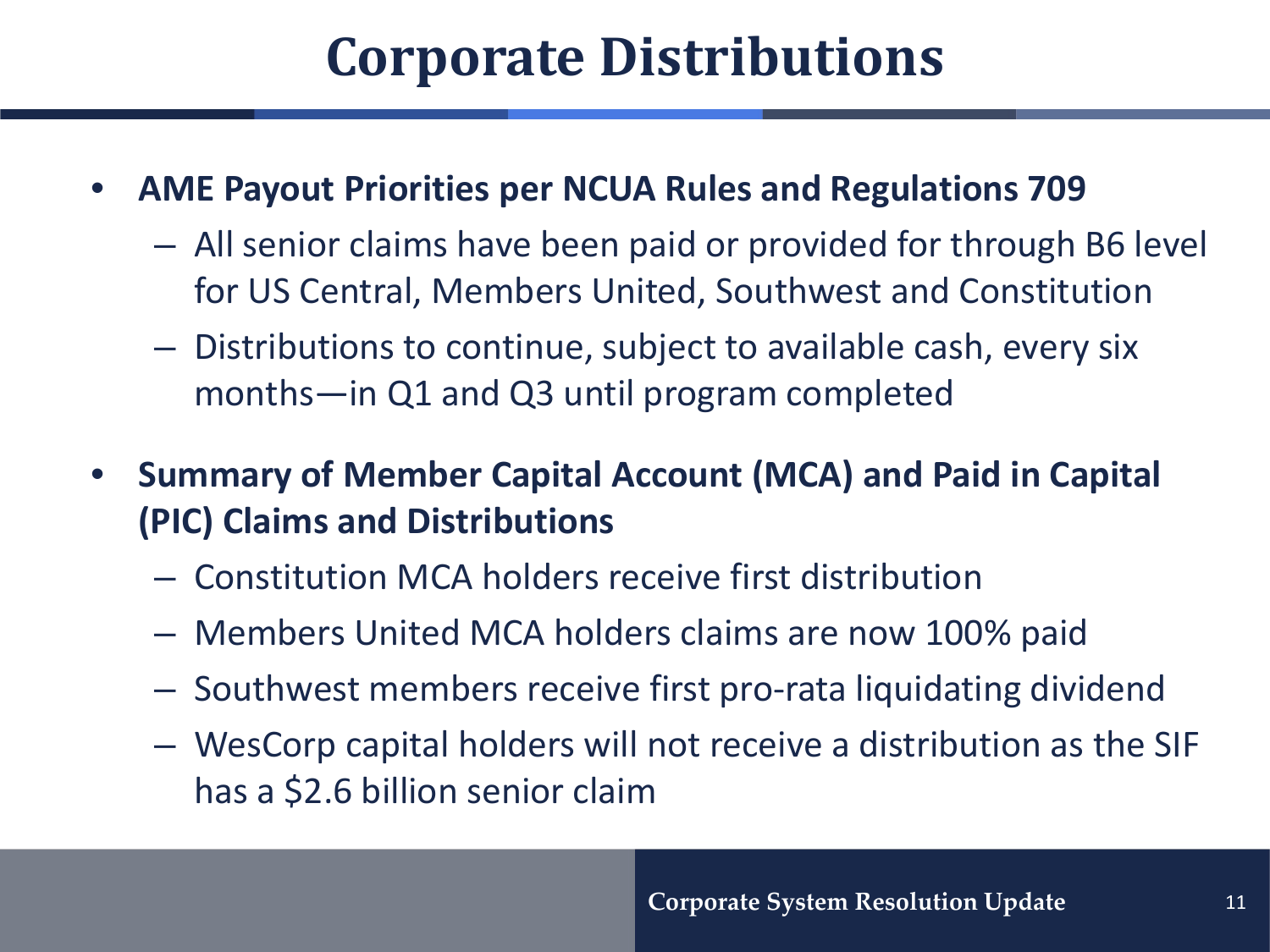### **Paid in Capital (PIC) Claims Member Capital Account (MCA) and**

 • The Cumulative % of Member Capital Account and Paid in Capital claims paid to date for these four estates are US Central at 65%, Members United at 86%, Southwest at 100% and Constitution at 24%

| <b>Amount (in Millions)</b>                       | <b>US Central</b> | <b>Members</b> | <b>Southwest</b> | <b>Constitution</b> | Total $1$ |
|---------------------------------------------------|-------------------|----------------|------------------|---------------------|-----------|
| <b>Original MCA Claims</b>                        | \$1,686           | \$493          | \$404            | \$67                | \$2,649   |
| Original PIC Claims <sup>2</sup>                  | \$300             | \$79           | \$0              | \$0                 | \$379     |
| <b>Total Original MCA &amp; PIC Claims</b>        | \$1,986           | \$572          | \$404            | \$67                | \$3,028   |
| - Total MCA & PIC Claims Paid                     | $-51,286$         | $-5493$        | $-5404$          | $-516$              | $-52,199$ |
| <b>Remaining MCA &amp; PIC Claims</b>             | \$700             | \$79           | \$0              | \$51                | \$830     |
| Proj. Future MCA & PIC Distributions <sup>3</sup> | \$522             | \$79           | \$0              | \$29                | \$630     |

- 1. WesCorp is not projected to repay any of their MCA or PIC balances, which total \$1.14 billion.
- 2. PIC claims have the lowest payout priority of all claims.
- 3. Members AME projects a liquidating dividend of \$45 million and Southwest AME projects an additional dividend of \$122 million.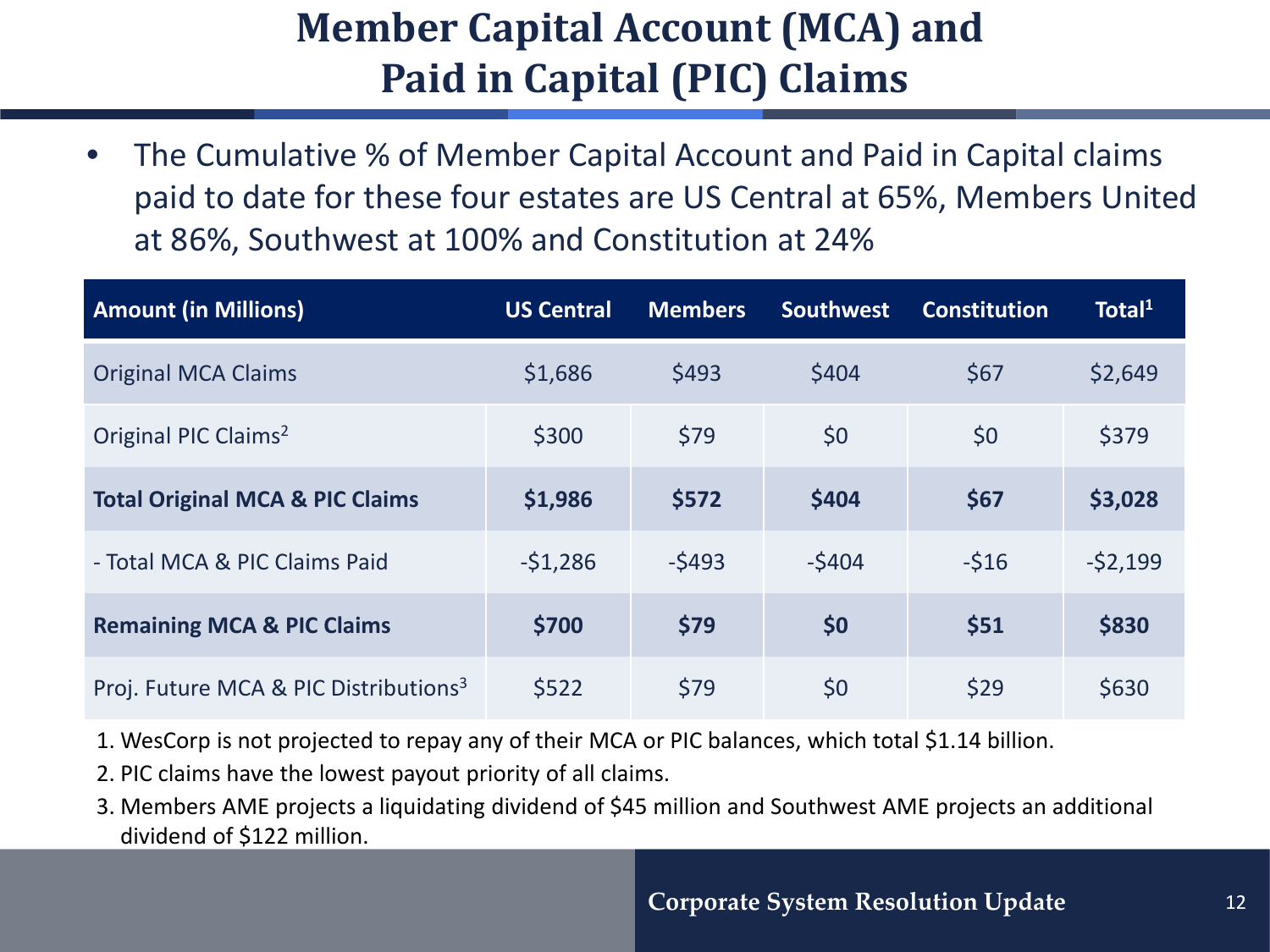#### **Q1 2022 Paid Claims and Distribution (MCA Claim Repayments & Liquidating Dividends)**

| <b>Amount (\$ in Millions)</b>                                                           | <b>Active</b><br><b>NP &amp; Corp</b><br><b>Credit</b><br>Unions $1$ | <b>Asset</b><br><b>Management</b><br>Estates <sup>2</sup> | <b>Non-CU &amp;</b><br><b>Voluntary</b><br>Liquidation <sup>3</sup> | <b>Total</b> |
|------------------------------------------------------------------------------------------|----------------------------------------------------------------------|-----------------------------------------------------------|---------------------------------------------------------------------|--------------|
| <b>US Central AME</b>                                                                    | \$225.9                                                              | \$129.4                                                   | \$5.4                                                               | \$360.7      |
| <b>Members United AME</b>                                                                | \$96.4                                                               | \$0.8\$                                                   | \$0.4\$                                                             | \$97.6       |
| Southwest AME <sup>4</sup>                                                               | \$208.9                                                              | \$0.0\$                                                   | \$0.9                                                               | \$209.8      |
| <b>Constitution AME</b>                                                                  | \$15.8                                                               | \$0.0\$                                                   | \$0.0\$                                                             | \$15.8       |
| <b>Subtotal: Extinguishment of MCA Claims &amp;</b><br>Liquidating Dividend <sup>4</sup> | \$547.0                                                              | \$130.2                                                   | \$6.7                                                               | \$683.9      |
| USC AME MCA distribution to Corporate AMEs<br>for further capital/dividend distributions | \$0.0\$                                                              | $-5114.9$                                                 | \$0.0\$                                                             | $-5114.9$    |
| <b>Total: Funds to the industry</b>                                                      | \$547.0                                                              | \$15.2                                                    | \$6.7                                                               | \$569.0      |

\*Amounts may not add due to rounding

1. Active Natural Person and Corporate Credit Unions

2. Asset Management Estates are Credit Unions closed through a Purchase & Assumption or liquidation.

2. Abset Management Estates are erealt onlons closed through a Farennstrie Adosamption or inquidational corporation<br>3. Includes leagues, affiliates and CUSOs along with Credit Unions that closed under their own accord.

**Distribution Update** 4. Southwest AME's distribution is a liquidating dividend (not a capital distribution).